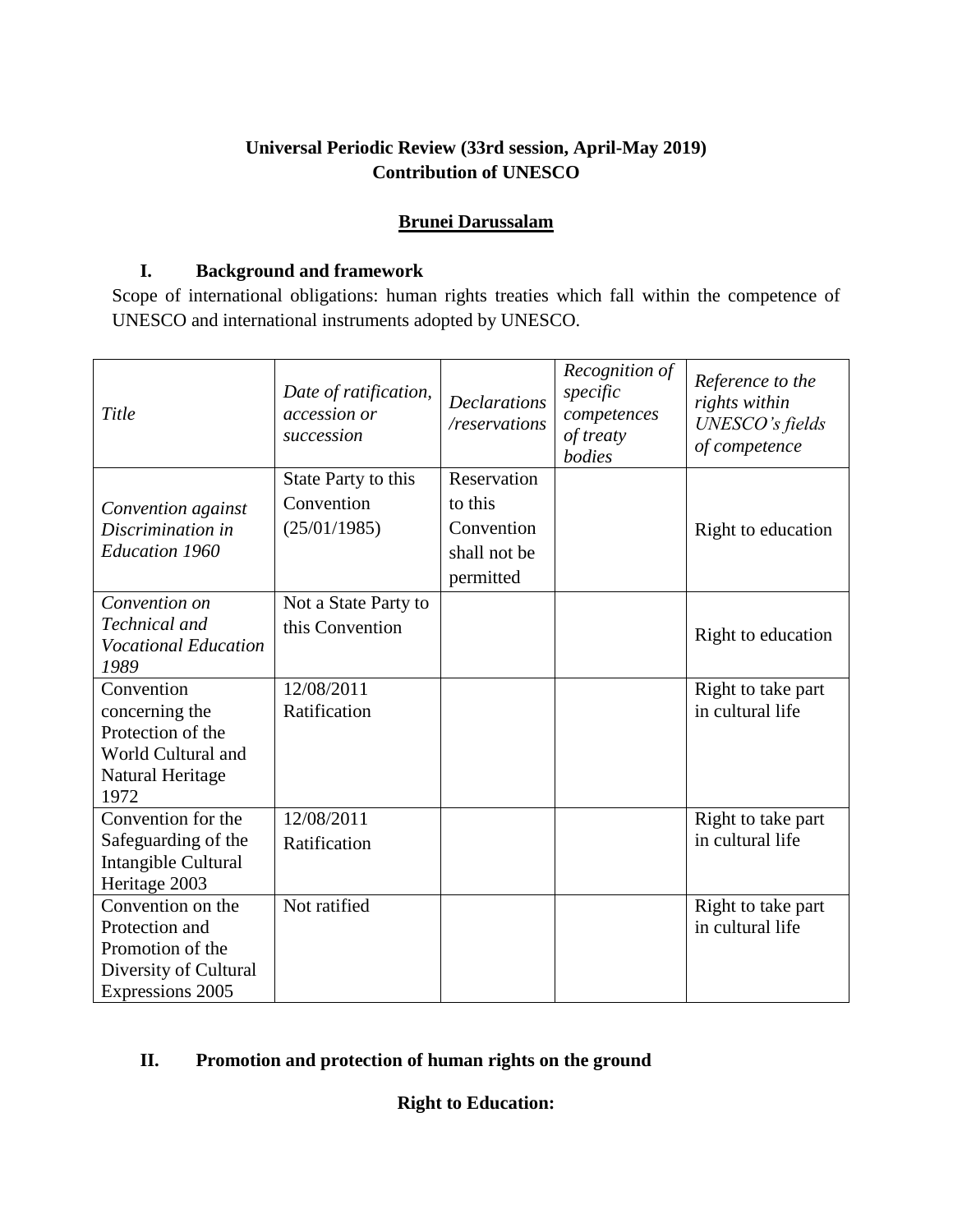1. The **1959 Constitution of Brunei Darussalam, as last amended in 2008<sup>1</sup>** , does not guarantee the right to education. It does not specify any provision regarding education nor the principle of non-discrimination.

2. The 1984 Education (Non-Government Schools) Act was repealed by the **Education Order of 31 December 2003<sup>2</sup>** (**Article 144** of the latter). This order lays out the formal legislative framework of the educational system under the Constitution of Brunei. **Article 16 (2**) provides that "(…) The Minister shall ensure that a child of school-going age is given the opportunity to attend primary and secondary school and complete the course of study provided therein." Under **Article 25(3)**, '"The minimum age for entry into primary school shall be 6 years old". In addition, the **Compulsory Education Order 2007**<sup>3</sup> ensures that all children receive at least nine years of formal education.

# **Freedom of opinion and expression**

 $\triangleright$  Constitutional and Legislative Framework:

3. The Constitution of Brunei does not contain any articles or provisions for freedom of expression of press freedom.<sup>4</sup>

4. Freedom of expression and press freedom are limited in Brunei through various legislations. The Local Newspapers Order (1958/2001) makes it mandatory to obtain annual publishing permits from the minister of Home Affairs for starting a newspaper.<sup>5</sup> The minister could refuse, suspend or revoke licenses without giving a reason, which is not subject to appeal or judicial review. <sup>6</sup>

5. The Sedition Act includes penalty of up to three years of imprisonment for publishing materials with seditious intentions including materials critical of the royal family.<sup>7</sup>

6. The Undesirable Publications Act empowers the minister to prohibit importation or sales of publications that are deemed to be against public interests. The penalty includes imprisonment of up to four years.

 $\overline{\phantom{a}}$ 

<sup>1</sup> <http://www.unesco.org/education/edurights/media/docs/22f84aff5593f3b21c72eec12aeb6dd1961bc913.pdf>

<sup>2</sup> <http://www.unesco.org/education/edurights/media/docs/a41717f30ccea3db295f0d9a2083379aeeae2559.pdf>

<sup>3</sup> <http://www.unesco.org/education/edurights/media/docs/7492a1df2c9483d924f4ac3cf14aaef2ff22e6a1.pdf>

<sup>4</sup> [http://www.agc.gov.bn/AGC%20Images/LOB/cons\\_doc/constitution\\_i.pd](http://www.agc.gov.bn/AGC%20Images/LOB/cons_doc/constitution_i.pd)

<sup>5</sup> [www.unesco.org/new/en/communication-and-information/freedom-of-expression/professional-journalistic](http://www.unesco.org/new/en/communication-and-information/freedom-of-expression/professional-journalistic-standards-and-code-of-ethics/southeast-asia/brunei/media-legislation/+press+law+in+brunei+%2B+2001&cd=1&hl=fr&ct=clnk&gl=fr)[standards-and-code-of-ethics/southeast-asia/brunei/media-](http://www.unesco.org/new/en/communication-and-information/freedom-of-expression/professional-journalistic-standards-and-code-of-ethics/southeast-asia/brunei/media-legislation/+press+law+in+brunei+%2B+2001&cd=1&hl=fr&ct=clnk&gl=fr)

[legislation/+press+law+in+brunei+%2B+2001&cd=1&hl=fr&ct=clnk&gl=fr](http://www.unesco.org/new/en/communication-and-information/freedom-of-expression/professional-journalistic-standards-and-code-of-ethics/southeast-asia/brunei/media-legislation/+press+law+in+brunei+%2B+2001&cd=1&hl=fr&ct=clnk&gl=fr)

<sup>6</sup> [www.unesco.org/new/en/communication-and-information/freedom-of-expression/professional-journalistic](http://www.unesco.org/new/en/communication-and-information/freedom-of-expression/professional-journalistic-standards-and-code-of-ethics/southeast-asia/brunei/media-legislation/+press+law+in+brunei+%2B+2001&cd=1&hl=fr&ct=clnk&gl=fr)[standards-and-code-of-ethics/southeast-asia/brunei/media-](http://www.unesco.org/new/en/communication-and-information/freedom-of-expression/professional-journalistic-standards-and-code-of-ethics/southeast-asia/brunei/media-legislation/+press+law+in+brunei+%2B+2001&cd=1&hl=fr&ct=clnk&gl=fr)

[legislation/+press+law+in+brunei+%2B+2001&cd=1&hl=fr&ct=clnk&gl=fr](http://www.unesco.org/new/en/communication-and-information/freedom-of-expression/professional-journalistic-standards-and-code-of-ethics/southeast-asia/brunei/media-legislation/+press+law+in+brunei+%2B+2001&cd=1&hl=fr&ct=clnk&gl=fr)

<sup>7</sup> [http://www.agc.gov.bn/AGC%20Images/LAWS/ACT\\_PDF/cap024.pdf](http://www.agc.gov.bn/AGC%20Images/LAWS/ACT_PDF/cap024.pdf)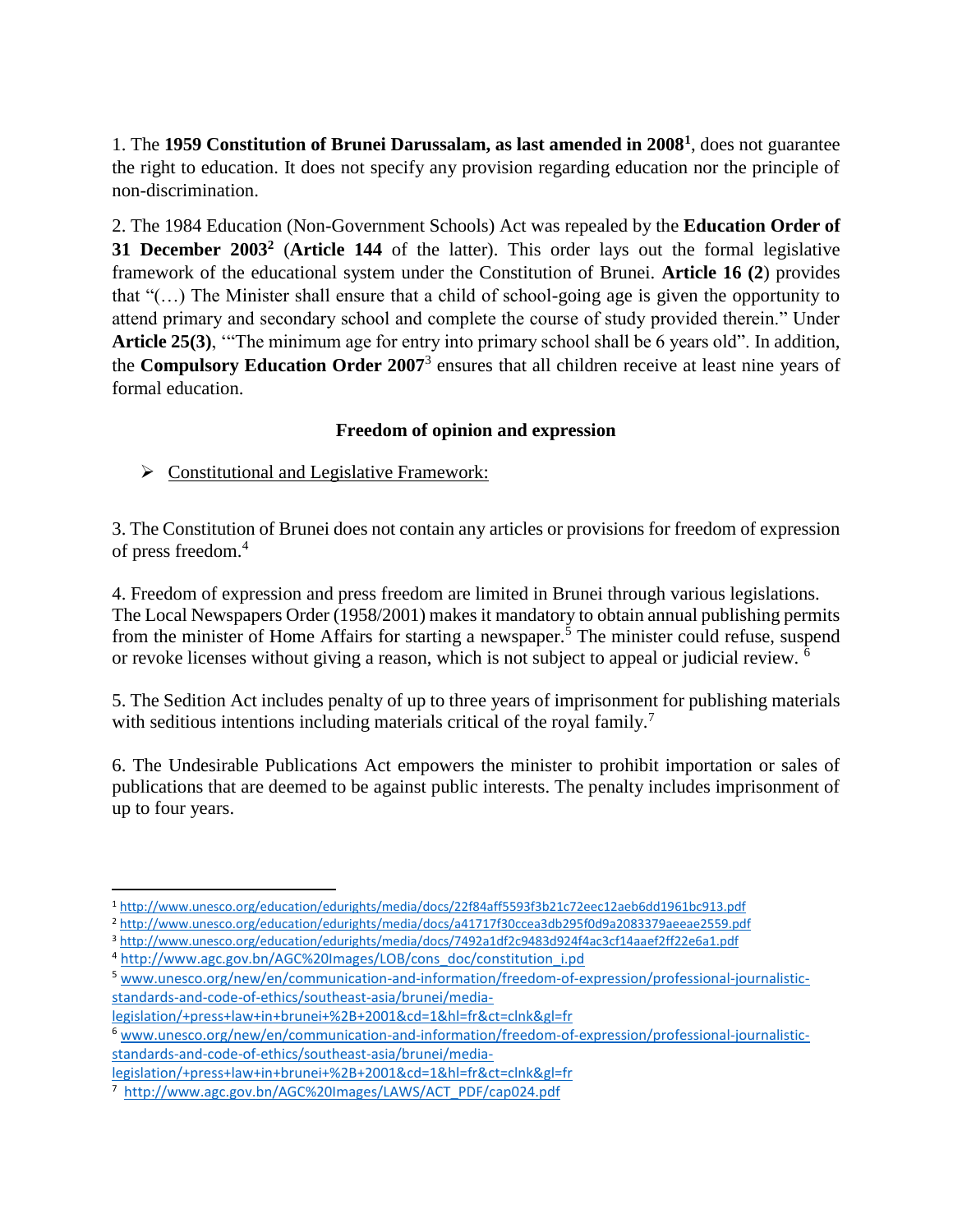7. The Internal Security Act allows the authorities to detain a person indefinitely without trial for up to two years which could be further lengthened in the name of maintaining public order.

8. Brunei's Penal Code<sup>8</sup>, under Article 500, further criminalizes defamation with up to five years of imprisonment.

9. A freedom of information law does not currently exist in the country.

#### **Implementation of Legislation:**

10. The Broadcasting Act of 1997 regulates radio and television activities in the country. According to the Act, a Minister responsible for the broadcasting sector exercises licensing and regulatory functions in respect of broadcasting services and broadcasting industry.<sup>9</sup>

#### **Safety of Journalists:**

11. UNESCO recorded no killing of journalists in Brunei Darussalam between 2013 and 2017.

#### **III. Review and specific recommendations**

12. A number of recommendations was addressed to Brunei Darussalam during the last UPR cycle concerning the necessity to foster the promotion of human rights education and to pursue its efforts to increase access to education for all, especially to vulnerable groups of people including women and girls, children with disabilities and from disadvantaged background.

Legislative framework

• Progress could be made with regard to developing education law in Brunei Darussalam, where the right to education and the principle of non-discrimination have yet to be guaranteed.

Education policy

 $\overline{a}$ 

- **Budget allocations** to education remain relatively low. In 2015, expenditures on education only amounted to 10% of total government expenditures<sup>10</sup>, well below the international reference point encouraged in Agenda 2030 whereby at least 15% to 20% of public expenditure should be allocated to education $11$ .
- While the Compulsory Education Order 2007 ensured that all children receive at least nine years of formal education, Brunei's Ministry of Education is **committed to increasing the length of compulsory education from 9 to 12 years**. Thus, the Ministry now affirms that it 'has a policy of providing a minimum of 12 years of education. This comprises 7 years

<sup>8</sup> <http://www.agc.gov.bn/AGC%20Images/LOB/pdf/Cap22.pdf>

<sup>9</sup> [http://www.wipo.int/wipolex/en/text.jsp?file\\_id=187489](http://www.wipo.int/wipolex/en/text.jsp?file_id=187489)

<sup>&</sup>lt;sup>10</sup> Global Education Monitoring Report, Accountability in Education: Meeting our Commitments, p398. <http://unesdoc.unesco.org/images/0025/002593/259338e.pdf>

<sup>11</sup> Education 2030 – Incheon Declaration and Framework for Action for the implementation of Sustainable Development Goal 4. [http://uis.unesco.org/sites/default/files/documents/education-2030-incheon-framework-for-action-implementation-of-sdg4-](http://uis.unesco.org/sites/default/files/documents/education-2030-incheon-framework-for-action-implementation-of-sdg4-2016-en_2.pdf) [2016-en\\_2.pdf](http://uis.unesco.org/sites/default/files/documents/education-2030-incheon-framework-for-action-implementation-of-sdg4-2016-en_2.pdf)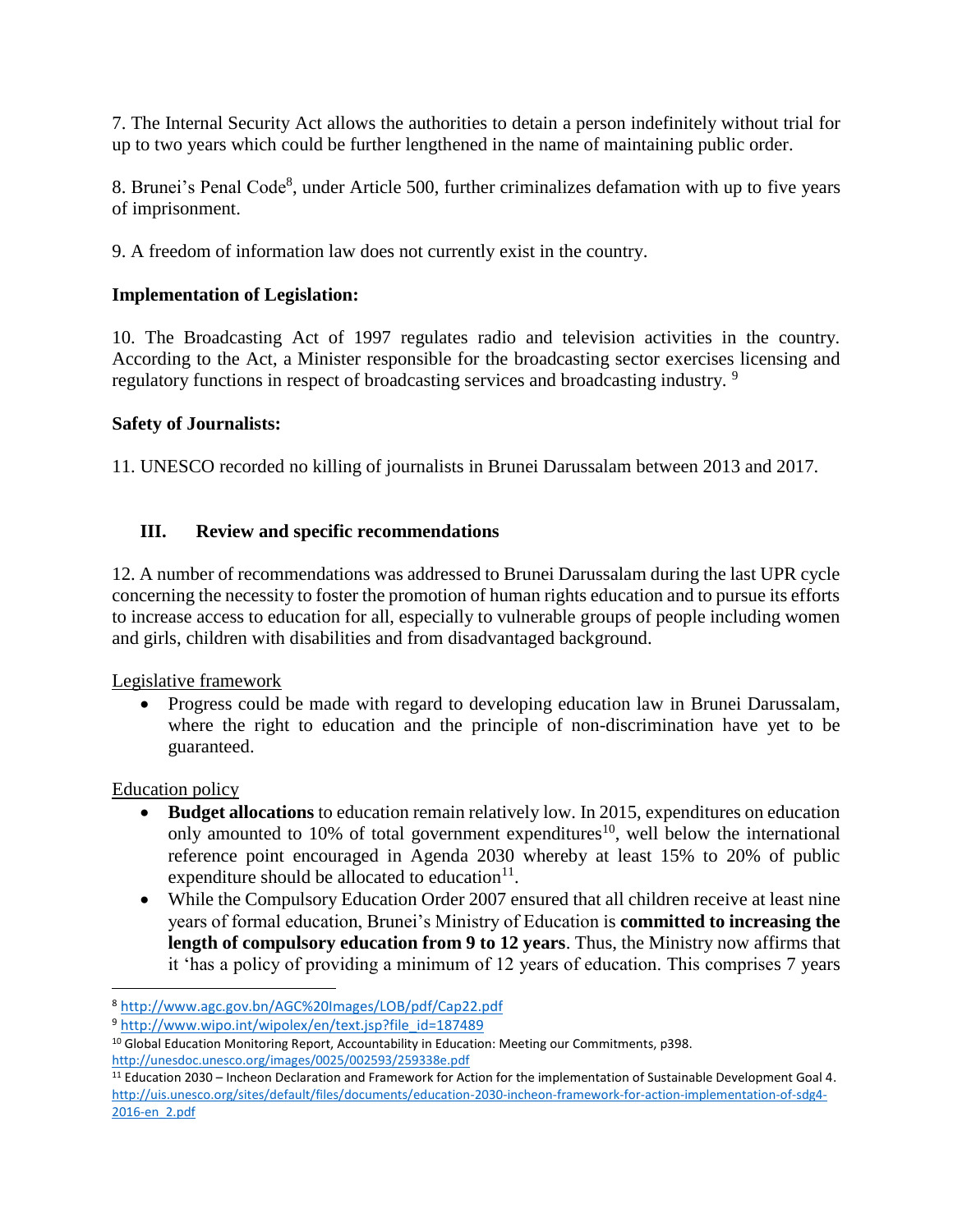in primary education (inclusive of 1 year in pre-school) and 5 years in secondary education<sup>'12</sup>.

#### Quality of education

- Brunei Darussalam puts the quality of education at the heart of its **Strategic Plan 2018- 2022**<sup>13</sup> with the aim of providing equitable access to education and achieve equality within society. That said, the Strategy remains **poorly developed**. Besides, no information is provided as to how the Strategy's objectives and long-term outcomes are to be achieved.
- Moreover, concerns were expressed over the **limited number of leisure, recreational and**  cultural facilities for children of all ages, including playgrounds and sports facilities<sup>14</sup>.
- Progress also needs to be made with regard to the quality of teaching, as evidenced in the significant difference between Brunei's pupil/teacher ratio equal to 17 and its pupil/qualified teacher ratio equal to  $58^{15}$ .

Gender equality

- Brunei Darussalam has a **high literacy rate** and a **high level of enrolment** of women and girls in education.
- Nevertheless, women and girls continue to choose traditionally dominated fields of education and remain underrepresented in technical and vocational education. On the same line, the persistence of some **negative stereotypes** against women in textbooks and curricula remains high<sup>16</sup>.
- Moreover, the **absence of sexual and reproductive health education** is particularly alarming<sup>17</sup>.

Inclusive education

 $\overline{\phantom{a}}$ 

- According to the Ministry of Education<sup>18</sup>, at the primary level, **students with special needs** see their curriculum modified and/or adapted according to their ability and needs based on the Individualised Education Plan (IEP) and Remedial Education Plan (REP). At the secondary level, the Special Educational Needs Programme is established in continuity of the IEP in primary schools.
- In addition, nine primary and secondary schools were said to have been made into **Model Inclusive Schools (MIS)** in 2008, a project designed to enable schools to cater to the needs

[http://www.moe.gov.bn/DocumentDownloads/Ministry%20of%20Education%20Strategic%20Plan/MOE%20Strategic%20Plan%](http://www.moe.gov.bn/DocumentDownloads/Ministry%20of%20Education%20Strategic%20Plan/MOE%20Strategic%20Plan%202018%20-%202022%20Layout.pdf) [202018%20-%202022%20Layout.pdf](http://www.moe.gov.bn/DocumentDownloads/Ministry%20of%20Education%20Strategic%20Plan/MOE%20Strategic%20Plan%202018%20-%202022%20Layout.pdf) (Accessed 28 August 2018)

[https://tbinternet.ohchr.org/\\_layouts/treatybodyexternal/Download.aspx?symbolno=CRC%2fC%2fBRN%2fCO%2f2-3&Lang=en](https://tbinternet.ohchr.org/_layouts/treatybodyexternal/Download.aspx?symbolno=CRC%2fC%2fBRN%2fCO%2f2-3&Lang=en) <sup>15</sup> Global Education Monitoring Report, Education for People and Planet: Creating Sustainable Futures for All, p465. <http://unesdoc.unesco.org/images/0024/002457/245752e.pdf>

<sup>12</sup> Ministry of Education Website. <http://www.moe.gov.bn/SitePages/Primary%20Education.aspx> (Accessed 28 August 2018) <sup>13</sup> Ministry of Education Website.

<sup>&</sup>lt;sup>14</sup> Concluding observations on the combined second and third periodic reports of Brunei Darussalam, Committee on the Rights of the Child, p11.

<sup>&</sup>lt;sup>16</sup> Concluding observations on the combined initial and second periodic reports of Brunei Darussalam, Committee on the Elimination of Discrimination against Women, p7.

[https://tbinternet.ohchr.org/\\_layouts/treatybodyexternal/Download.aspx?symbolno=CEDAW%2fC%2fBRN%2fCO%2f1-](https://tbinternet.ohchr.org/_layouts/treatybodyexternal/Download.aspx?symbolno=CEDAW%2fC%2fBRN%2fCO%2f1-2&Lang=en) [2&Lang=en](https://tbinternet.ohchr.org/_layouts/treatybodyexternal/Download.aspx?symbolno=CEDAW%2fC%2fBRN%2fCO%2f1-2&Lang=en)

<sup>17</sup> Global Education Monitoring Report, Education for People and Planet: Creating Sustainable Futures for All, p290.

<sup>18</sup> Ministry of Education Website. <http://www.moe.gov.bn/SitePages/Primary%20Education.aspx> (Accessed 28 August 2018)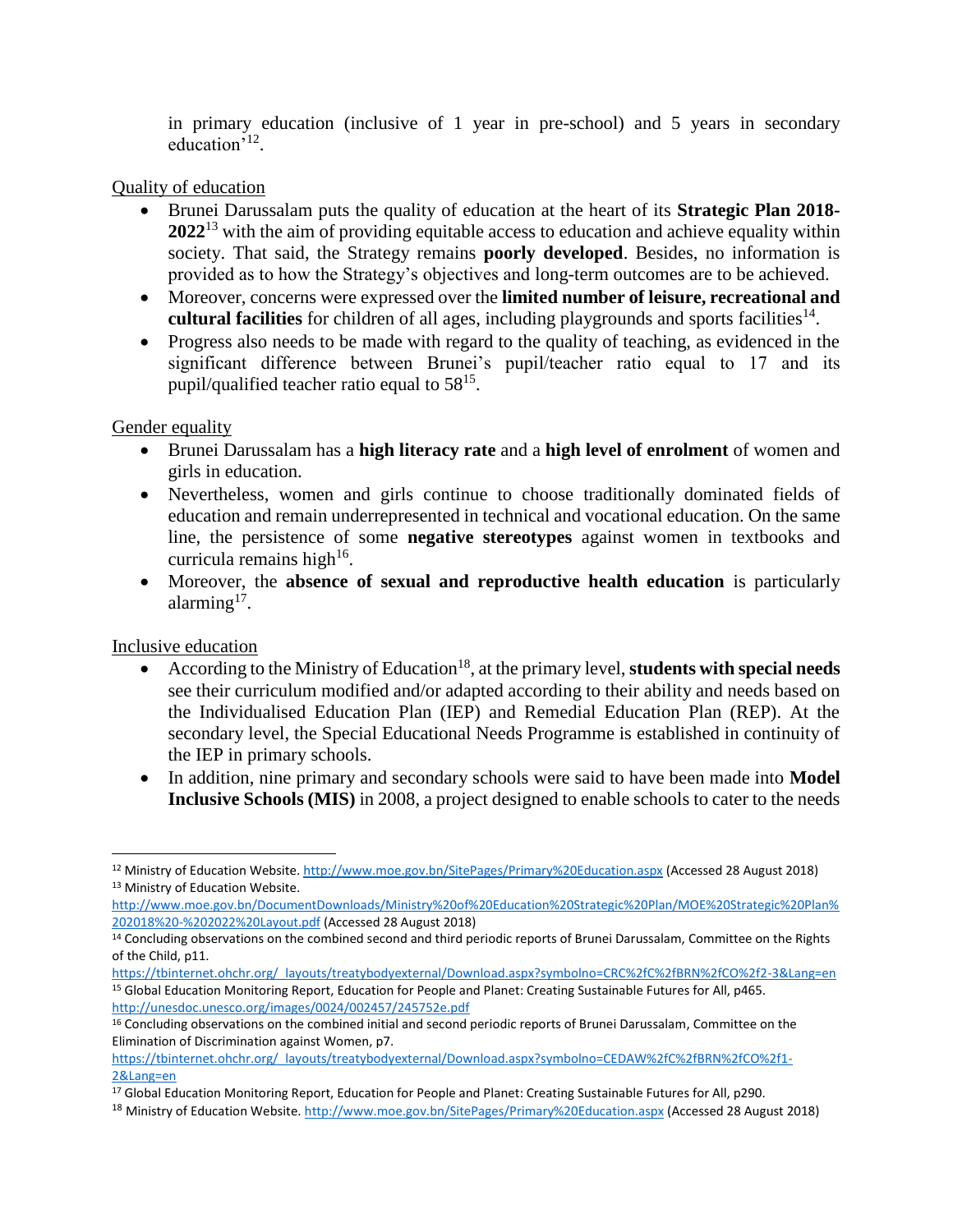of children with special needs<sup>19</sup>. That said, no information is provided as to whether this project was successful or not and whether additional schools later developed following this model.

- Despite the Ministry's commitments, progress remains to be achieved with regard to access to education for children with special needs. The Committee on the Rights of the Child raised its concerns regarding the **high number of children with disabilities who remain deprived of education.** Moreover, most schools fail to be accessible to such children and do not provide inclusive education $^{20}$ .
- Language of instruction policy can hold the key to making education more inclusive for disadvantaged groups, and sustained use of the first or home language as a medium of instruction for at least six years of schooling has been highlighted as a way to improve student performance. In Brunei Darussalam however, **only 5% to 20% of** children were estimated to have access to education in their home language<sup>21</sup>.

Human rights education

- The integration of human rights education, especially on children's rights, **remains low** in the country and represents a major challenge.
- In addition to this, this issue of child labour remains pervasive, with poor enforcement of Brunei's national legislation in this field. This inherently has some consequences on children's access to education.

# **IV. Specific recommendations**

- 13. Brunei Darussalam should be encouraged to develop its legislative framework on education in order to guarantee the right to education for all and the principle of non-discrimination.
- 14. Brunei Darussalam should be strongly encouraged to intensify its efforts to improve equal access to education for all, especially vulnerable groups such as women and girls, children with special needs and from disadvantaged backgrounds.
- 15. Brunei Darussalam should be strongly encouraged to increase its human rights education and promote the integration of human rights education, especially on children's rights, into national curricula. On the same line, Brunei Darussalam should be strongly encouraged to address the negative and traditional stereotypes associated with women and girls, as well as harmful practices such as child labour that have an impact on the right to education.
- 16. Brunei Darussalam should be encouraged to submit comprehensive national reports for the periodic consultations on UNESCO's education-related standard-setting instruments.
- 17. Brunei Darussalam should be encouraged to share with UNESCO any relevant information to update its country profile on UNESCO's Observatory on the Right to Education<sup>22</sup>.

**\*\*\***

 $\overline{\phantom{a}}$  $19$  Ibid.

<sup>&</sup>lt;sup>20</sup> Concluding observations on the combined second and third periodic reports of Brunei Darussalam, Committee on the Rights of the Child, p9.

<sup>&</sup>lt;sup>21</sup> Global Education Monitoring Report, Accountability in Education: Meeting our Commitments, p191.

<sup>22</sup> <http://www.unesco.org/education/edurights/index.php?action=countries&lng=en>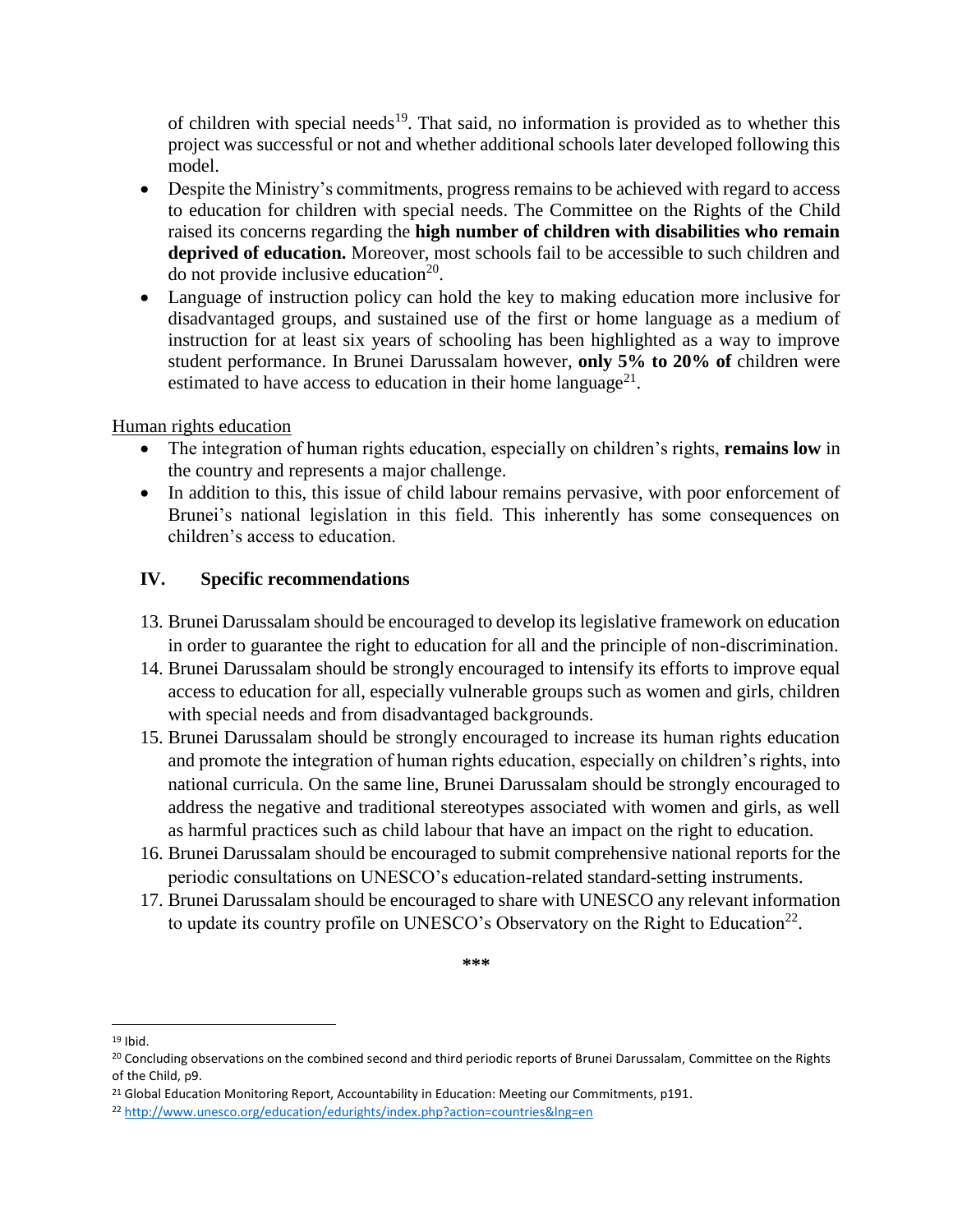#### **Freedom of opinion and expression**

- 18. Brunei is encouraged to introduce a freedom of information law that is in accordance with international standards and to ensure progress on Sustainable Development Goal 16.10 concerning public access to information and fundamental freedoms.
- 19. Brunei should consider following up on the recommendations of the first cycle of the  $UPR<sup>23</sup>$ , during which Brunei rejected recommendations:
- to end censorship of the media and ensure full freedom of expression;
- to amend its press-related legislation to comply with the international standards to eliminate the censorship of the printed media through annual licensing;
- to repeal or amend the Sedition Act and the Local Newspapers Order (1958/2001) 1958/2001 to ensure that they conform with international human rights standards, including by guaranteeing the right to freedom of expression;
- to halt prosecutions of individuals for possessing "seditious" material critical of the State and the royal family.
- 20. Brunei is further recommended to decriminalize defamation and place it within a civil code that is in accordance with international standards.
- 21. Brunei is encouraged to introduce a freedom of information law that is in accordance with international standards.
- 22. The Government is encouraged to assess the appointment system for the broadcast licensing authority to ensure that this body is independent.

#### **\*\*\***

#### **Cultural rights**

- 23. As a State Party to the Convention concerning the Protection of the World Cultural and Natural Heritage  $(1972)^{24}$  and the Convention for the Safeguarding of the Intangible Cultural Heritage  $(2003)^{25}$ , Brunei Darussalam is encouraged to fully implement the relevant provisions that promote access to, and participation in cultural heritage and creative expressions and, as such, are conducive to implementing the right to take part in cultural life as defined in article 27 of the Universal Declaration of Human Rights and article 15 of the International Covenant on Economic, Social and Cultural Rights. In doing so, Brunei Darussalam is encouraged to give due consideration to the participation of communities, practitioners, cultural actors and NGOs from the civil society as well as vulnerable groups (minorities, indigenous peoples, migrants, refugees, young people and people with disabilities), and to ensure that equal opportunities are given to women and girls to address gender disparities.
- 24. Brunei Darussalam is also encouraged to ratify the Convention on the Protection and Promotion of the Diversity of Cultural Expressions (2005) as a means to promote access

 $\overline{\phantom{a}}$ 

<sup>&</sup>lt;sup>23</sup> [http://www.upr-info.org/IMG/pdf/recommendations\\_to\\_brunei\\_darussalam\\_2009.pdf](http://www.upr-info.org/IMG/pdf/recommendations_to_brunei_darussalam_2009.pdf)

<sup>&</sup>lt;sup>24</sup> Periodic Report available at:<http://whc.unesco.org/document/116967>

<sup>&</sup>lt;sup>25</sup> Periodic Report not available